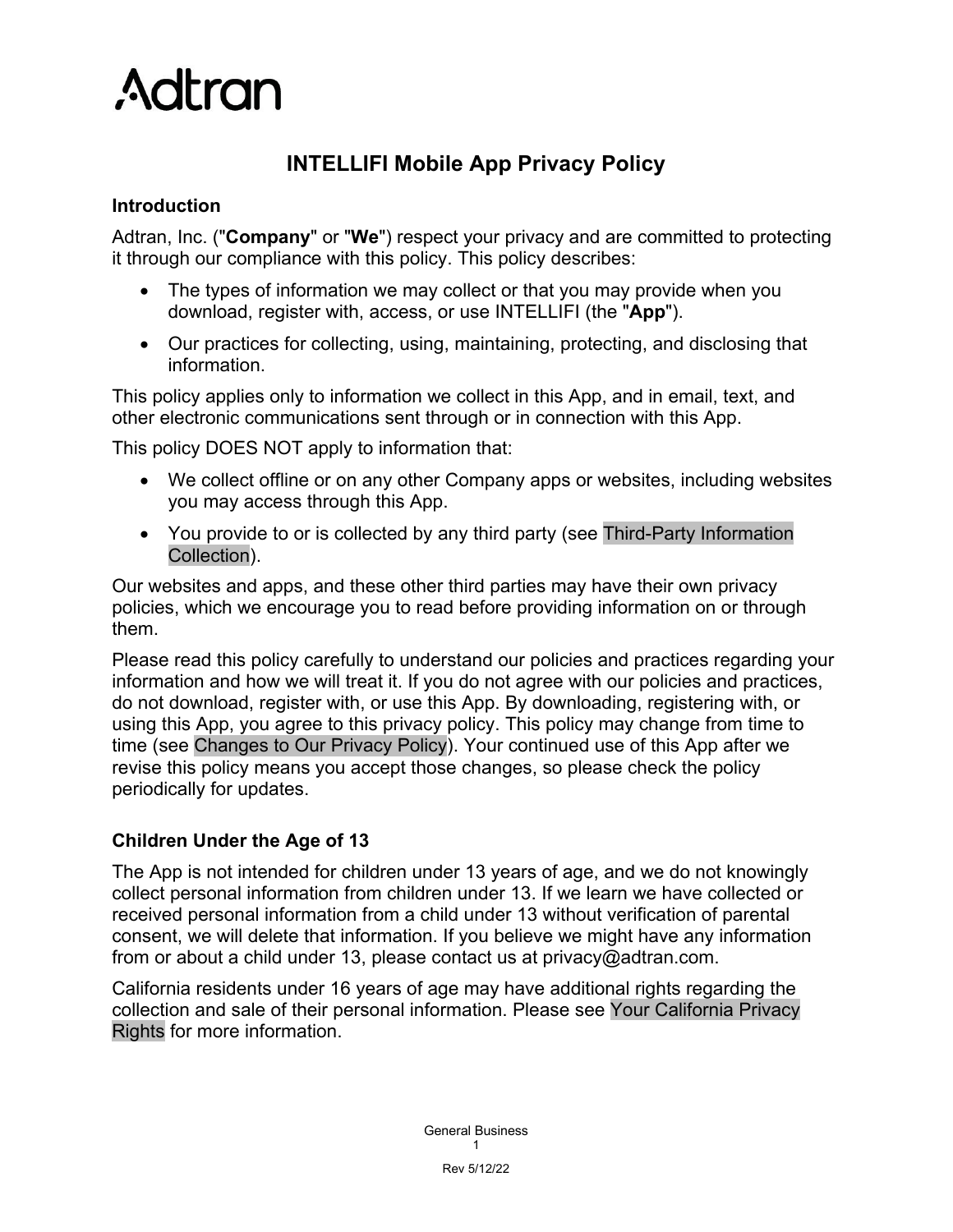

# **Information We Collect and How We Collect It**

We collect information from and about users of our App:

- Directly from you when you provide it to us.
- Automatically when you use the App.

#### *Information You Provide to Us*

When you download, register with, or use this App, we may ask you provide information:

• By which you may be personally identified, such as name, email address, telephone number, or any other identifier by which you may be contacted online or offline ("**personal information**").

This information includes:

- Information that you provide by filling in forms in the App. This includes information provided at the time of registering to use the App and requesting further services. We may also ask you for information when you report a problem with the App.
- Records and copies of your correspondence (including email addresses and phone numbers), if you contact us.
- Your responses to surveys that we might ask you to complete for research purposes.

#### *Automatic Information Collection*

When you download, access, and use the App, it may use technology to automatically collect:

- **Usage Details.** When you access and use the App, we may automatically collect certain details of your access to and use of the App, including traffic data, logs, and other communication data and the resources that you access and use on or through the App.
- **Device Information.** We may collect information about your mobile device and internet connection, including the device's unique device identifier, IP address, operating system, browser type, mobile network information, and the device's telephone number.
- **Location Information.** This App does not collect real-time information about the location of your device.

If you do not want us to collect this information do not download the App or delete it from your device. For more information, see [LINK TO CHOICES ABOUT HOW WE USE AND DISCLOSE YOUR INFORMATION].

#### *Information Collection and Tracking Technologies*

The technologies we use for automatic information collection may include: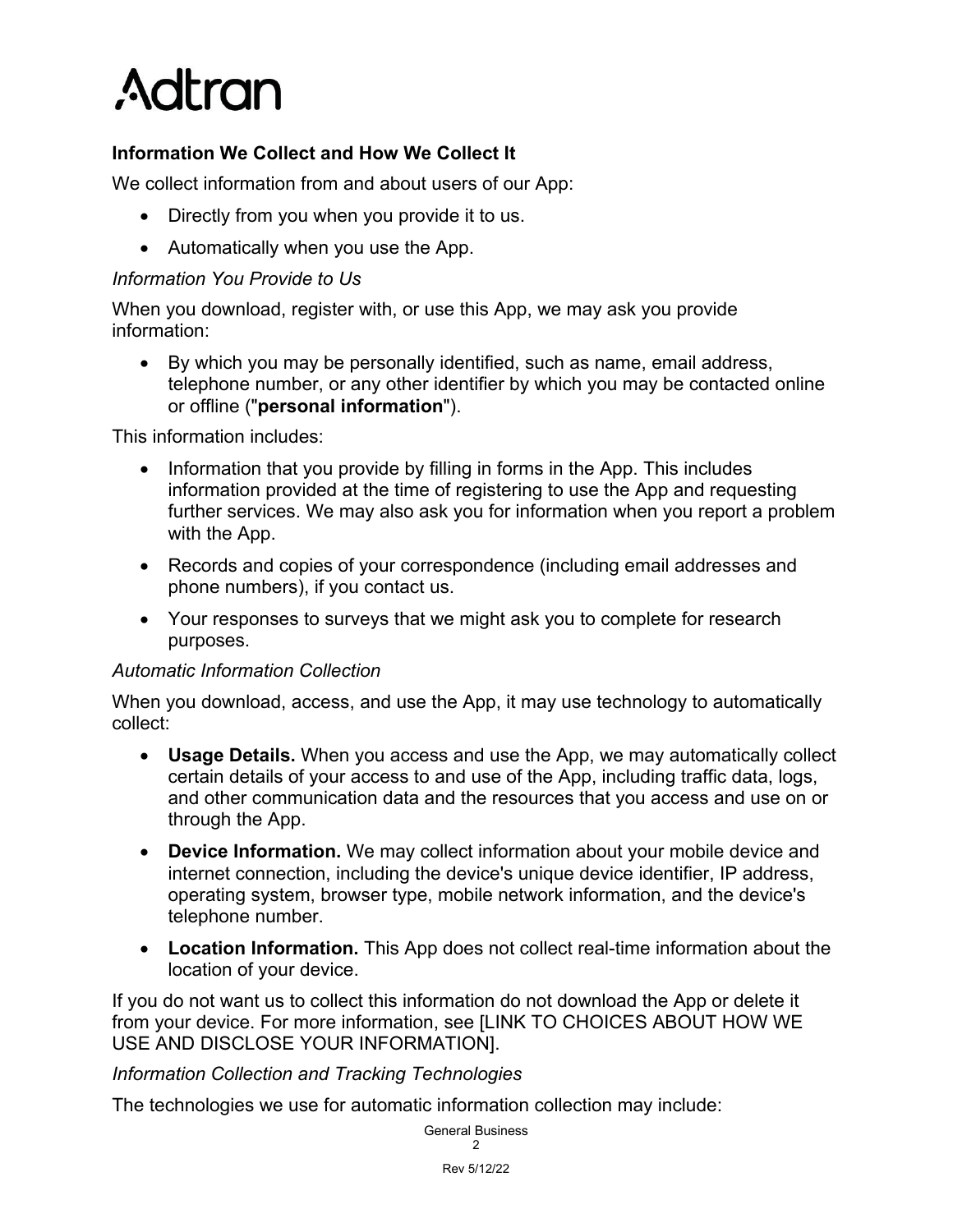# **Adtran**

• **Cookies (or mobile cookies).** A cookie is a small file placed on your smartphone. It may be possible to refuse to accept mobile cookies by activating the appropriate setting on your smartphone. However, if you select this setting you may be unable to access certain parts of our App.

# <span id="page-2-0"></span>*Third-Party Information Collection*

When you use the App or its content, certain third parties may use automatic information collection technologies to collect information about you or your device. These third parties may include:

- Google Analytics.
- Amazon Web Services.
- Your mobile device manufacturer.
- Your mobile service provider.

These third parties may use tracking technologies to collect information about you when you use this app. The information they collect may be associated with your personal information or they may collect information, including personal information, about your online activities over time and across different websites, apps, and other online services websites. They may use this information to provide you with interest-based (behavioral) advertising or other targeted content.

We do not control these third parties' tracking technologies or how they may be used. If you have any questions about an advertisement or other targeted content, you should contact the responsible provider directly.

### **How We Use Your Information**

We use information that we collect about you or that you provide to us, including any personal information, to:

- Provide you with the App and its contents, and any other information, products or services that you request from us.
- Fulfill any other purpose for which you provide it.
- Notify you when App updates are available, and of changes to any products or services we offer or provide though it.

The usage information we collect helps us to improve our App and to deliver a better and more personalized experience by enabling us to:

- Estimate our audience size and usage patterns.
- Store information about your preferences, allowing us to customize our App according to your individual interests.
- Speed up your searches.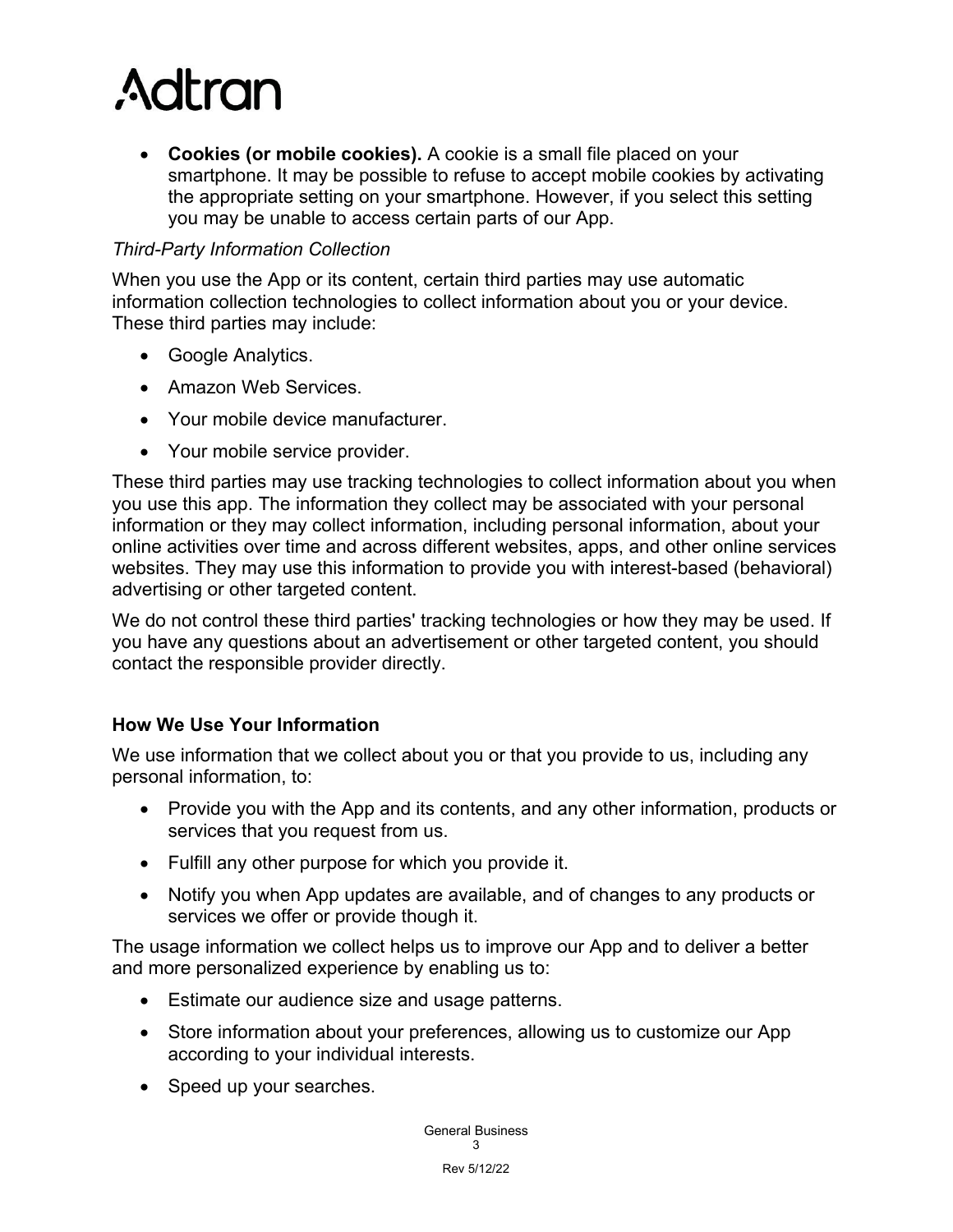

• Recognize you when you use the App.

#### **Disclosure of Your Information**

We may disclose aggregated information about our users and information that does not identify any individual or device, without restriction.

In addition, we may disclose personal information that we collect or you provide:

- To our subsidiaries and affiliates.
- To contractors, service providers, and other third parties we use to support our business and who are bound by contractual obligations to keep personal information confidential and use it only for the purposes for which we disclose it to them.
- To a buyer or other successor in the event of a merger, divestiture, restructuring, reorganization, dissolution, or other sale or transfer of some or all of Adtran, Inc.'s assets, whether as a going concern or as part of bankruptcy, liquidation, or similar proceeding, in which personal information held by Adtran, Inc. about our App users is among the assets transferred.
- To fulfill the purpose for which you provide it.
- For any other purpose disclosed by us when you provide the information.
- With your consent.
- To comply with any court order, law, or legal process, including to respond to any government or regulatory request.
- To enforce our rights arising from any contracts entered into between you and us, including the App EULA, [terms of sale,](https://www.adtran.com/legal) and for billing and collection.
- If we believe disclosure is necessary or appropriate to protect the rights, property, or safety of Adtran, Inc., our customers or others. This includes exchanging information with other companies and organizations for the purposes of fraud protection and credit risk reduction.

#### **Your Choices About Our Collection, Use, and Disclosure of Your Information**

We strive to provide you with choices regarding the personal information you provide to us. This section describes mechanisms we provide for you to control certain uses and disclosures of over your information.

• **Tracking Technologies.** You can set your browser to refuse all or some browser cookies, or to alert you when cookies are being sent. If you disable or refuse cookies or block the use of other tracking technologies, some parts of the App may then be inaccessible or not function properly.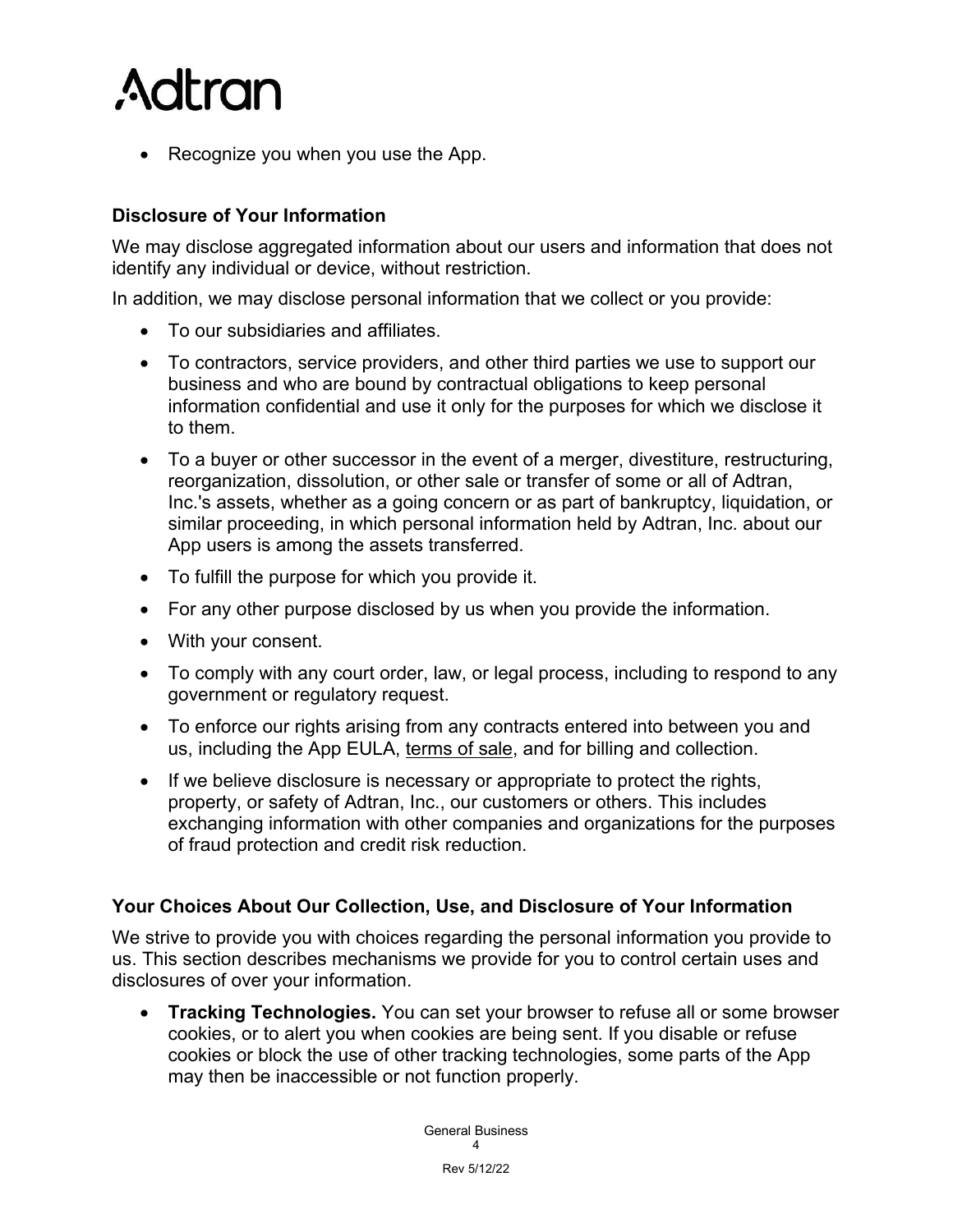# **Adtran**

California residents may have additional personal information rights and choices. Please see [\[Your California Privacy Rights\]](#page-4-1) for more information.

# **Accessing and Correcting Your Personal Information**

You can review and change your personal information by logging into the App and visiting your account profile page.

You may also send us an email at privacy@adtran.com to request access to, correct, or delete any personal information that you have provided to us. We may not accommodate a request to change information if we believe the change would violate any law or legal requirement or cause the information to be incorrect.

California residents may have additional personal information rights and choices. Please see [\[Your California Privacy Rights\]](#page-4-1) for more information.

# <span id="page-4-1"></span>**Your California Privacy Rights**

If you are a California resident, California law may provide you with additional rights regarding our use of your personal information. To learn more about your California privacy rights, visit [HYPERLINK TO CCPA PRIVACY NOTICE FOR CALIFORNIA RESIDENTS].

California's "Shine the Light" law (Civil Code Section § 1798.83) permits users of our App that are California residents to request certain information regarding our disclosure of personal information to third parties for their direct marketing purposes. To make such a request, please send an email to privacy@adtran.com or write us at: Adtran, Inc. ATTN: Legal, 901 Explorer Blvd., Huntsville, Alabama 35806.

### **Data Security**

We have implemented measures designed to secure your personal information from accidental loss and from unauthorized access, use, alteration, and disclosure. All information you provide to us is stored on secure servers behind firewalls.

The safety and security of your information also depends on you. Where we have given you (or where you have chosen) a password for access to certain parts of our App, you are responsible for keeping this password confidential. We ask you not to share your password with anyone.

<span id="page-4-0"></span>Unfortunately, the transmission of information via the internet and mobile platforms is not completely secure. Although we do our best to protect your personal information, we cannot guarantee the security of your personal information transmitted through our App. Any transmission of personal information is at your own risk. We are not responsible for circumvention of any privacy settings or security measures we provide.